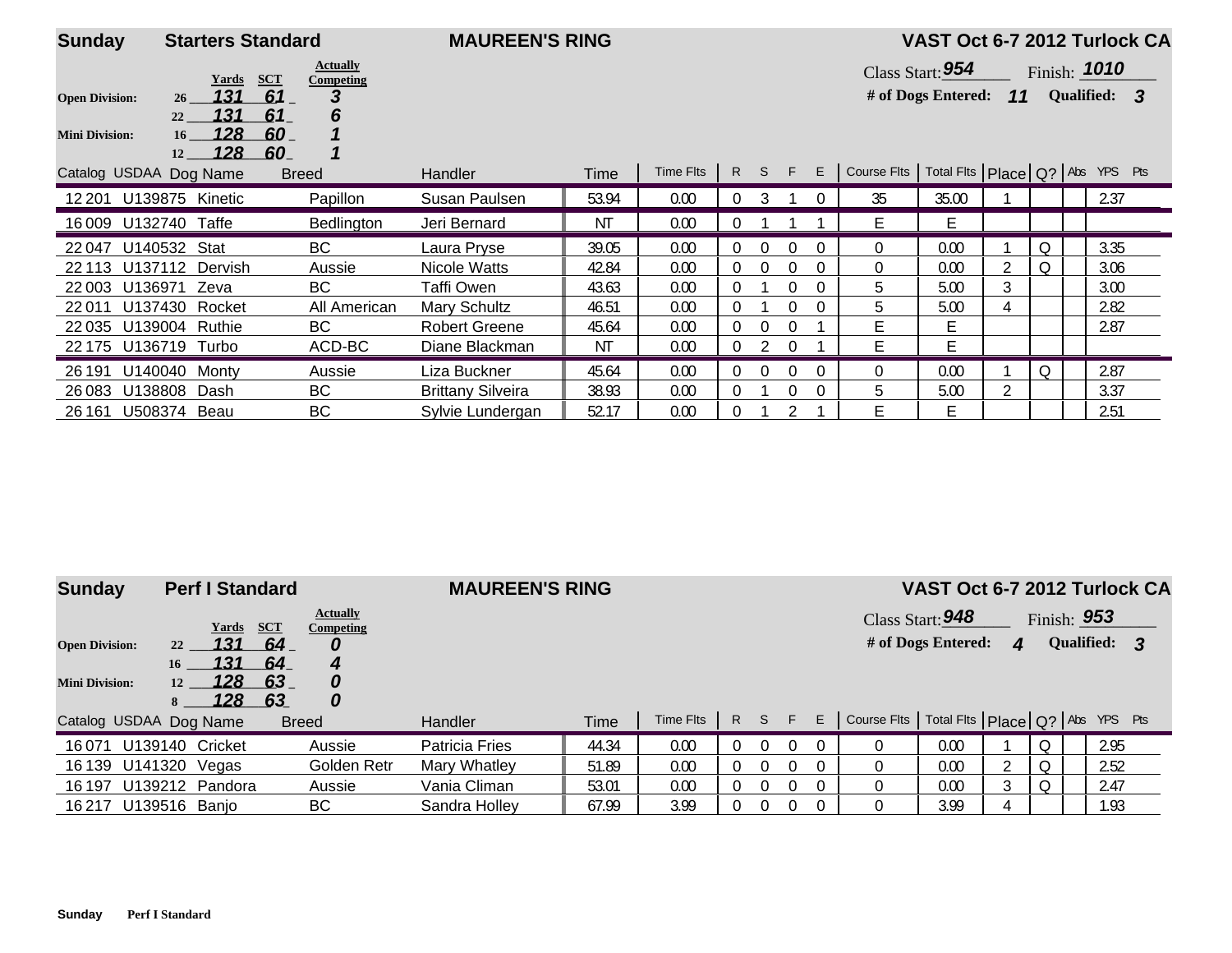| <b>Sunday</b>         |                    | <b>Starters Snooker</b> |                              | <b>MAUREEN'S RING</b>    |             |              |                |          |                    |               | VAST Oct 6-7 2012 Turlock CA |                |  |  |
|-----------------------|--------------------|-------------------------|------------------------------|--------------------------|-------------|--------------|----------------|----------|--------------------|---------------|------------------------------|----------------|--|--|
|                       |                    | <b>SCT</b>              | <b>Actually</b><br>Competing |                          |             |              |                |          | Class Start: 1235  |               |                              | Finish: $1239$ |  |  |
| <b>Open Division:</b> | 26 <sup>2</sup>    | 52.00                   |                              |                          |             |              |                |          | # of Dogs Entered: |               | 5                            | Qualified: 3   |  |  |
|                       | 22                 | 52.00                   | 3                            |                          |             |              |                |          |                    |               |                              |                |  |  |
| <b>Mini Division:</b> | 16 <sup>1</sup>    | 53.00                   | 0                            |                          |             |              |                |          |                    |               |                              |                |  |  |
|                       | 12                 | 54.00                   | 0                            |                          |             |              |                | Clsing   |                    | <b>Points</b> |                              |                |  |  |
| Catalog               | <b>USDAA</b>       | Dog Name                | <b>Breed</b>                 | <b>Handler</b>           | <b>Time</b> | Opening Path | E.             | max      | Opning             | Clsing        | Total                        | Place Q?   Pts |  |  |
| 12 201                | U139875 Kinetic    |                         | Papillon                     | Susan Paulsen            | <b>NT</b>   |              |                | $\Omega$ |                    | $\Omega$      | abs                          |                |  |  |
| 22011                 | U137430 Rocket     |                         |                              | All America Mary Schultz | 38.29       | 171415       |                |          | 19                 | 27            | 46                           |                |  |  |
|                       |                    | 22 113 U137112 Dervish  | Aussie                       | Nicole Watts             | 26.45       | 141310       |                |          | 10                 | 27            | 37                           | ኅ              |  |  |
|                       | 22003 U136971 Zeva |                         | BС                           | Taffi Owen               | ΝT          | 1412172      | $\overline{0}$ | $\Omega$ | 18                 | $\mathbf{0}$  | 18                           | 3              |  |  |
| 26 191                | U140040            | Montv                   | Aussie                       | Liza Buckner             | 39.63       | 101317       |                |          | 13                 | 27            | 40                           |                |  |  |

| <b>Sunday</b>         |                | <b>Perf I Snooker</b> |                              | <b>MAUREEN'S RING</b>   |       |              |    |        |                    |        |       | VAST Oct 6-7 2012 Turlock CA |  |  |
|-----------------------|----------------|-----------------------|------------------------------|-------------------------|-------|--------------|----|--------|--------------------|--------|-------|------------------------------|--|--|
|                       |                | <b>SCT</b>            | <b>Actually</b><br>Competing |                         |       |              |    |        | Class Start: 1227  |        |       | Finish: $1234$               |  |  |
| <b>Open Division:</b> | 22             | 53.00                 |                              |                         |       |              |    |        | # of Dogs Entered: |        | 5     | Qualified: 3                 |  |  |
|                       | 16             | 53.00                 | 4                            |                         |       |              |    |        |                    |        |       |                              |  |  |
| <b>Mini Division:</b> | 12             | 54.00                 | 0                            |                         |       |              |    |        |                    |        |       |                              |  |  |
|                       | 8              | <b>55.00</b>          | 0                            |                         |       |              |    | Clsing |                    | Points |       |                              |  |  |
| Catalog               | <b>USDAA</b>   | Dog Name              | <b>Breed</b>                 | Handler                 | Time  | Opening Path | E. | max    | Opning             | Clsing | Total | Place $Q?$ Pts               |  |  |
| 16 139                | U141320 Vegas  |                       |                              | Golden Ret Mary Whatley | 39.31 | 131413       |    |        | 13                 | 27     | 40    |                              |  |  |
| 16 197                |                | U139212 Pandora       | Aussie                       | Vania Climan            | 47.44 | 141312       |    |        | 12                 | 27     | 39    |                              |  |  |
| 16 001                | U141450 Minnie |                       | Whippet                      | Sandra Holley           | 51.34 | 131412       |    |        | 12                 | 27     | 39    | 3                            |  |  |
| 16 217                | U139516 Banjo  |                       | BC                           | Sandra Holley           | ΝT    | 131412       |    |        | 12                 | 5      | 17    |                              |  |  |
| 22 117                | U138536 Jed    |                       | <b>BC</b>                    | Linda Greene            | 38.60 | 141317       |    |        |                    | 14     | 31    |                              |  |  |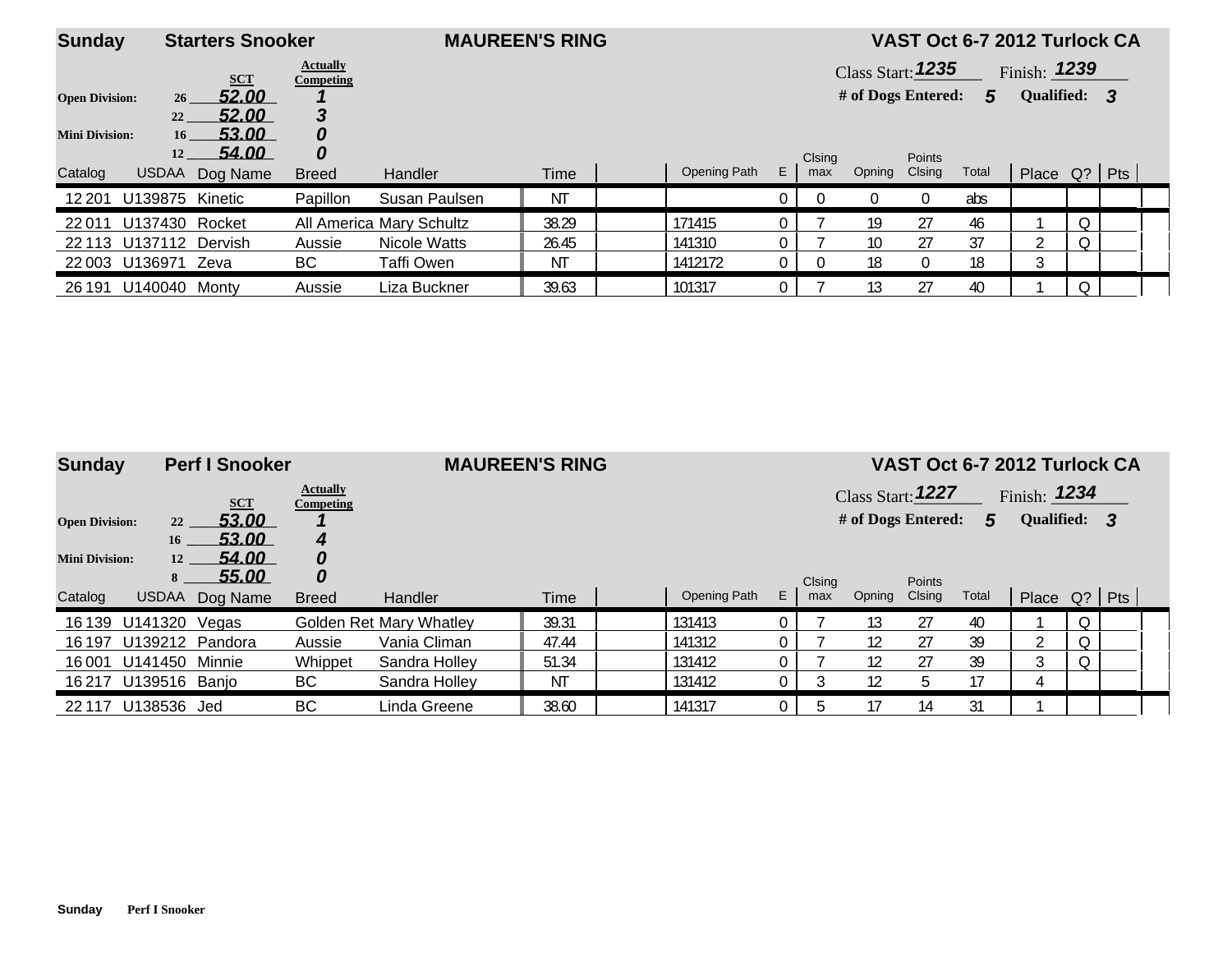| <b>Sunday</b>                                  |                                                           | <b>Starters Jumpers</b>                                                          | <b>MAUREEN'S RING</b>    |       |           |          |          |              |          |                                                     | VAST Oct 6-7 2012 Turlock CA           |   |               |                   |      |  |
|------------------------------------------------|-----------------------------------------------------------|----------------------------------------------------------------------------------|--------------------------|-------|-----------|----------|----------|--------------|----------|-----------------------------------------------------|----------------------------------------|---|---------------|-------------------|------|--|
| <b>Open Division:</b><br><b>Mini Division:</b> | Yards<br>106<br>26<br>106<br>22<br>102<br>16<br>102<br>12 | <b>Actually</b><br><b>SCT</b><br>Competing<br>29<br>29<br>3<br>-30.<br>0<br>_33_ |                          |       |           |          |          |              |          |                                                     | Class Start: 149<br># of Dogs Entered: | 8 | Finish: $154$ | <b>Qualified:</b> |      |  |
| Catalog USDAA Dog Name                         |                                                           | <b>Breed</b>                                                                     | <b>Handler</b>           | Time  | Time Flts |          |          | R S F        | E        | Course Fits   Total Fits   Place   Q?   Abs YPS Pts |                                        |   |               |                   |      |  |
| 12 201 U139875 Kinetic                         |                                                           | Papillon                                                                         | Susan Paulsen            | 16.93 | 0.00      | $\Omega$ |          | $\mathbf{0}$ | $\Omega$ | 5                                                   | 5.00                                   |   |               |                   | 6.02 |  |
| 22 035 U139004 Ruthie                          |                                                           | BC                                                                               | <b>Robert Greene</b>     | 23.09 | 0.00      | 0        | $\Omega$ | $\Omega$     | $\Omega$ | $\Omega$                                            | 0.00                                   |   | O.            |                   | 4.59 |  |
| 22 113 U137112 Dervish                         |                                                           | Aussie                                                                           | Nicole Watts             | 17.78 | 0.00      | 0        |          | $\Omega$     | $\Omega$ | 5.                                                  | 5.00                                   |   |               |                   | 5.96 |  |
| 22 003 U136971                                 | Zeva                                                      | BC                                                                               | Taffi Owen               | 22.07 | 0.00      | 0        |          | 0            | $\Omega$ | 20                                                  | 20.00                                  |   |               |                   | 4.80 |  |
| 22011 U137430 Rocket                           |                                                           | All American                                                                     | Mary Schultz             | ΝT    | 0.00      | 0        | $\Omega$ | 0            | 0        | 999                                                 | abs                                    |   |               |                   |      |  |
| 26 1 61                                        | U508374 Beau                                              | BC                                                                               | Sylvie Lundergan         | 22.55 | 0.00      | 0        |          |              | $\Omega$ | b.                                                  | 5.00                                   |   |               |                   | 4.70 |  |
| 26 191                                         | U140040 Monty                                             | Aussie                                                                           | Liza Buckner             | 24.37 | 0.00      | 0        |          | $\Omega$     | $\Omega$ | 5.                                                  | 5.00                                   |   |               |                   | 4.35 |  |
| 26 083 U138808 Dash                            |                                                           | <b>BC</b>                                                                        | <b>Brittany Silveira</b> | ΝT    | 0.00      | 0        |          | 0            | $\Omega$ | 999                                                 | abs                                    |   |               |                   |      |  |

| <b>Sunday</b>          |                | <b>Perf I Jumpers</b> |                             |                              | <b>MAUREEN'S RING</b> |       |           |          |          |              |          |                                                     | VAST Oct 6-7 2012 Turlock CA |   |               |   |              |  |
|------------------------|----------------|-----------------------|-----------------------------|------------------------------|-----------------------|-------|-----------|----------|----------|--------------|----------|-----------------------------------------------------|------------------------------|---|---------------|---|--------------|--|
|                        |                | Yards                 | <b>SCT</b>                  | <b>Actually</b><br>Competing |                       |       |           |          |          |              |          |                                                     | Class Start: 142             |   | Finish: $147$ |   |              |  |
| <b>Open Division:</b>  | 22             | 106                   | 32 <sub>2</sub>             |                              |                       |       |           |          |          |              |          |                                                     | # of Dogs Entered:           | 8 |               |   | Qualified: 2 |  |
| <b>Mini Division:</b>  | 16<br>12<br>8. | 106<br>102<br>102     | 32 <sub>2</sub><br>33<br>36 | 4<br>0<br>0                  |                       |       |           |          |          |              |          |                                                     |                              |   |               |   |              |  |
| Catalog USDAA Dog Name |                |                       |                             | <b>Breed</b>                 | Handler               | Time  | Time Flts |          | $R$ S    | F.           | E.       | Course Fits   Total Fits   Place   Q?   Abs YPS Pts |                              |   |               |   |              |  |
| 16 139 U141320 Vegas   |                |                       |                             | Golden Retr                  | Mary Whatley          | 24.55 | 0.00      | $\Omega$ | $\Omega$ | $\Omega$     |          | 0                                                   | 0.00                         |   | Q             |   | 4.32         |  |
| 16 071                 |                | U139140 Cricket       |                             | Aussie                       | <b>Patricia Fries</b> | 28.17 | 0.00      | $\Omega$ | $\Omega$ | $\theta$     | $\Omega$ | 0                                                   | 0.00                         |   | Q             |   | 3.76         |  |
| 16023                  | U509440 Dakota |                       |                             | BC                           | Lee Elgie             | 21.75 | 0.00      | $\Omega$ |          | $\Omega$     | $\Omega$ | 20                                                  | 20.00                        |   |               |   | 4.87         |  |
| U141451<br>16041       |                | Dani                  |                             | Min Am Sheph                 | Marsha West           | ΝT    | 0.00      | $\Omega$ |          | $\Omega$     |          | F.                                                  | E                            |   |               |   |              |  |
| 16 001                 | U141450 Minnie |                       |                             | Whippet                      | Sandra Holley         | ΝT    | 0.00      | $\Omega$ |          | $\Omega$     | $\Omega$ | 999                                                 | abs                          |   |               | V |              |  |
| 16 217                 | U139516 Banjo  |                       |                             | BC                           | Sandra Holley         | ΝT    | 0.00      | $\Omega$ | $\Omega$ | $\Omega$     | $\cup$   | 999                                                 | abs                          |   |               | V |              |  |
| 16 197 U139212 Pandora |                |                       |                             | Aussie                       | Vania Climan          | ΝT    | 0.00      | $\Omega$ | $\theta$ | $\mathbf{0}$ | $\cup$   | -999                                                | abs                          |   |               | ν |              |  |
| 22 117                 | U138536 Jed    |                       |                             | <b>BC</b>                    | Linda Greene          | 24.07 | 0.00      |          |          |              |          | 30                                                  | 30.00                        |   |               |   | 4.40         |  |